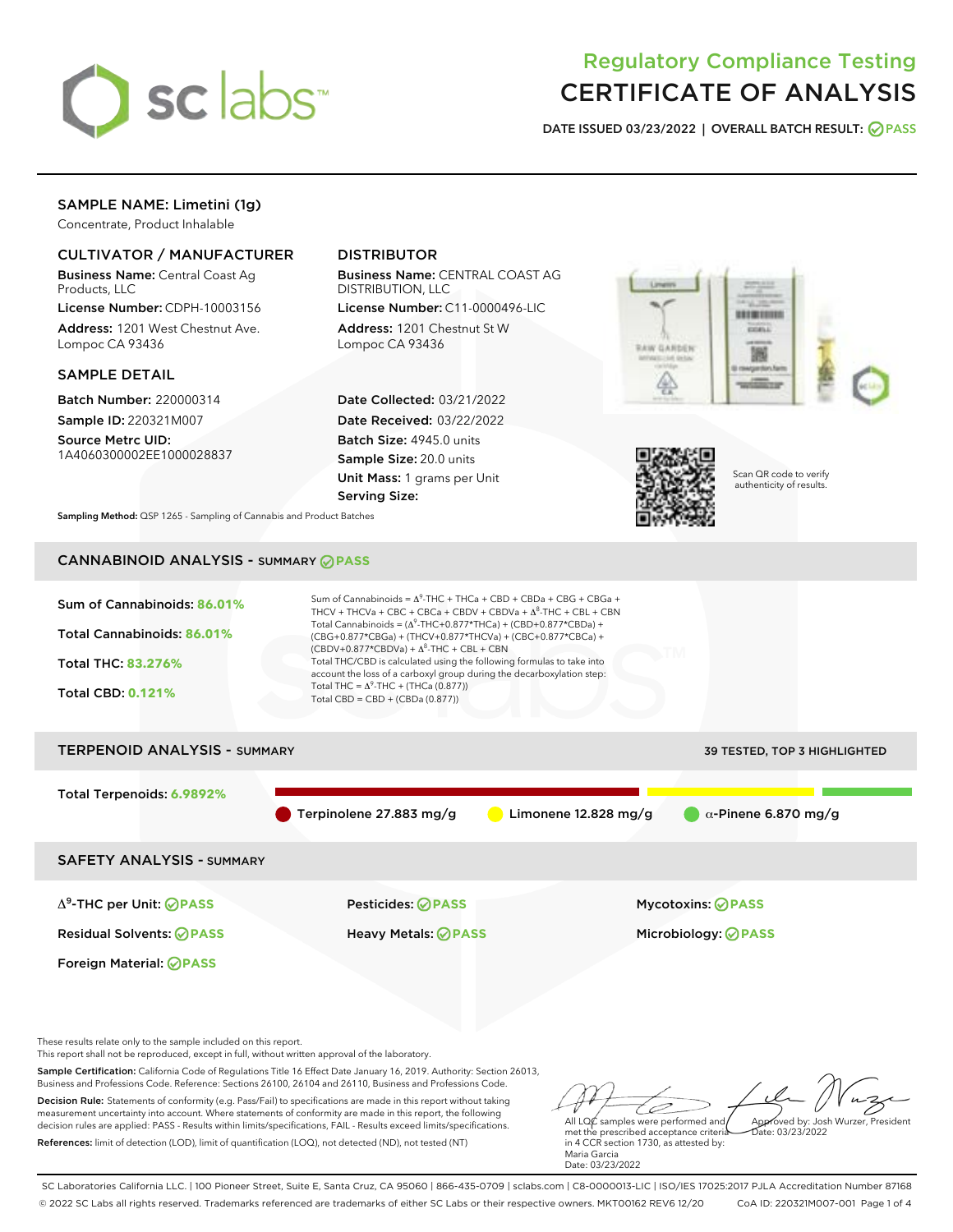



LIMETINI (1G) | DATE ISSUED 03/23/2022 | OVERALL BATCH RESULT:  $\bigcirc$  PASS

#### CANNABINOID TEST RESULTS - 03/23/2022 2 PASS

Tested by high-performance liquid chromatography with diode-array detection (HPLC-DAD). **Method:** QSP 1157 - Analysis of Cannabinoids by HPLC-DAD

#### TOTAL CANNABINOIDS: **86.01%**

Total Cannabinoids (Total THC) + (Total CBD) + (Total CBG) + (Total THCV) + (Total CBC) +  $(Total CBDV) +  $\Delta^8$ -THC + CBL + CBN$ 

TOTAL THC: **83.276%** Total THC (Δ<sup>9</sup> -THC+0.877\*THCa)

TOTAL CBD: **0.121%**

Total CBD (CBD+0.877\*CBDa)

TOTAL CBG: 1.901% Total CBG (CBG+0.877\*CBGa)

TOTAL THCV: 0.49% Total THCV (THCV+0.877\*THCVa)

TOTAL CBC: ND Total CBC (CBC+0.877\*CBCa)

TOTAL CBDV: ND Total CBDV (CBDV+0.877\*CBDVa)

| <b>COMPOUND</b>  | LOD/LOQ<br>(mg/g)          | <b>MEASUREMENT</b><br><b>UNCERTAINTY</b><br>(mg/g) | <b>RESULT</b><br>(mg/g) | <b>RESULT</b><br>(%) |
|------------------|----------------------------|----------------------------------------------------|-------------------------|----------------------|
| $\Lambda^9$ -THC | 0.06 / 0.26                | ±22.318                                            | 832.76                  | 83.276               |
| <b>CBG</b>       | 0.06/0.19                  | ±0.584                                             | 19.01                   | 1.901                |
| <b>THCV</b>      | 0.1 / 0.2                  | ±0.19                                              | 4.9                     | 0.49                 |
| <b>CBN</b>       | 0.1/0.3                    | ±0.11                                              | 2.2                     | 0.22                 |
| <b>CBD</b>       | 0.07/0.29                  | ±0.044                                             | 1.21                    | 0.121                |
| $\Delta^8$ -THC  | 0.1 / 0.4                  | N/A                                                | <b>ND</b>               | <b>ND</b>            |
| <b>THCa</b>      | 0.05/0.14                  | N/A                                                | <b>ND</b>               | <b>ND</b>            |
| <b>THCVa</b>     | 0.07 / 0.20                | N/A                                                | <b>ND</b>               | <b>ND</b>            |
| <b>CBDa</b>      | 0.02 / 0.19                | N/A                                                | <b>ND</b>               | <b>ND</b>            |
| <b>CBDV</b>      | 0.04 / 0.15                | N/A                                                | <b>ND</b>               | <b>ND</b>            |
| <b>CBDVa</b>     | 0.03/0.53                  | N/A                                                | <b>ND</b>               | <b>ND</b>            |
| <b>CBGa</b>      | 0.1/0.2                    | N/A                                                | <b>ND</b>               | <b>ND</b>            |
| <b>CBL</b>       | 0.06 / 0.24                | N/A                                                | <b>ND</b>               | <b>ND</b>            |
| <b>CBC</b>       | 0.2 / 0.5                  | N/A                                                | <b>ND</b>               | <b>ND</b>            |
| <b>CBCa</b>      | 0.07/0.28                  | N/A                                                | <b>ND</b>               | <b>ND</b>            |
|                  | <b>SUM OF CANNABINOIDS</b> |                                                    | 860.1 mg/g              | 86.01%               |

#### **UNIT MASS: 1 grams per Unit**

| $\Delta^9$ -THC per Unit               | 1100 per-package limit | 832.76 mg/unit | <b>PASS</b> |
|----------------------------------------|------------------------|----------------|-------------|
| <b>Total THC per Unit</b>              |                        | 832.76 mg/unit |             |
| <b>CBD per Unit</b>                    |                        | $1.21$ mg/unit |             |
| <b>Total CBD per Unit</b>              |                        | $1.21$ mg/unit |             |
| <b>Sum of Cannabinoids</b><br>per Unit |                        | 860.1 mg/unit  |             |
| <b>Total Cannabinoids</b><br>per Unit  |                        | 860.1 mg/unit  |             |

| <b>COMPOUND</b>         | LOD/LOQ<br>(mg/g) | ASUREM<br><b>UNCERTAINTY</b><br>(mg/g) | <b>RESULT</b><br>(mg/g)                          | <b>RESULT</b><br>$(\%)$ |
|-------------------------|-------------------|----------------------------------------|--------------------------------------------------|-------------------------|
| Terpinolene             | 0.008 / 0.026     | ±0.4433                                | 27.883                                           | 2.7883                  |
| Limonene                | 0.005 / 0.016     | ±0.1424                                | 12.828                                           | 1.2828                  |
| $\alpha$ -Pinene        | 0.005 / 0.017     | ±0.0460                                | 6.870                                            | 0.6870                  |
| $\beta$ -Pinene         | 0.004 / 0.014     | ±0.0425                                | 4.780                                            | 0.4780                  |
| $\beta$ -Ocimene        | 0.006 / 0.020     | ±0.1126                                | 4.505                                            | 0.4505                  |
| β-Caryophyllene         | 0.004 / 0.012     | ±0.1162                                | 4.196                                            | 0.4196                  |
| <b>Myrcene</b>          | 0.008 / 0.025     | ±0.0305                                | 3.048                                            | 0.3048                  |
| $\alpha$ -Phellandrene  | 0.006 / 0.020     | ±0.0102                                | 0.961                                            | 0.0961                  |
| $\alpha$ -Humulene      | 0.009 / 0.029     | ±0.0233                                | 0.933                                            | 0.0933                  |
| $\alpha$ -Terpinene     | 0.005 / 0.017     | ±0.0090                                | 0.779                                            | 0.0779                  |
| $\Delta^3$ -Carene      | 0.005 / 0.018     | ±0.0079                                | 0.711                                            | 0.0711                  |
| $\gamma$ -Terpinene     | 0.006 / 0.018     | ±0.0079                                | 0.587                                            | 0.0587                  |
| Fenchol                 | 0.010 / 0.034     | ±0.0161                                | 0.536                                            | 0.0536                  |
| <b>Terpineol</b>        | 0.009 / 0.031     | ±0.0163                                | 0.342                                            | 0.0342                  |
| Camphene                | 0.005 / 0.015     | ±0.0025                                | 0.277                                            | 0.0277                  |
| <b>Borneol</b>          | 0.005 / 0.016     | ±0.0039                                | 0.120                                            | 0.0120                  |
| Eucalyptol              | 0.006 / 0.018     | ±0.0020                                | 0.099                                            | 0.0099                  |
| p-Cymene                | 0.005 / 0.016     | ±0.0018                                | 0.088                                            | 0.0088                  |
| Linalool                | 0.009 / 0.032     | ±0.0020                                | 0.069                                            | 0.0069                  |
| Sabinene                | 0.004 / 0.014     | ±0.0006                                | 0.064                                            | 0.0064                  |
| Sabinene Hydrate        | 0.006 / 0.022     | ±0.0016                                | 0.053                                            | 0.0053                  |
| Fenchone                | 0.009 / 0.028     | ±0.0012                                | 0.051                                            | 0.0051                  |
| $\alpha$ -Bisabolol     | 0.008 / 0.026     | ±0.0021                                | 0.050                                            | 0.0050                  |
| trans-ß-Farnesene       | 0.008 / 0.025     | ±0.0009                                | 0.033                                            | 0.0033                  |
| Nerolidol               | 0.006 / 0.019     | ±0.0014                                | 0.029                                            | 0.0029                  |
| Valencene               | 0.009 / 0.030     | N/A                                    | <loq< th=""><th><math>&lt;</math>LOQ</th></loq<> | $<$ LOQ                 |
| Caryophyllene<br>Oxide  | 0.010 / 0.033     | N/A                                    | $<$ LOQ                                          | <loq< th=""></loq<>     |
| Guaiol                  | 0.009 / 0.030     | N/A                                    | <loq< th=""><th><math>&lt;</math>LOQ</th></loq<> | $<$ LOQ                 |
| Isopulegol              | 0.005 / 0.016     | N/A                                    | <b>ND</b>                                        | <b>ND</b>               |
| Camphor                 | 0.006 / 0.019     | N/A                                    | <b>ND</b>                                        | <b>ND</b>               |
| Isoborneol              | 0.004 / 0.012     | N/A                                    | ND                                               | ND                      |
| Menthol                 | 0.008 / 0.025     | N/A                                    | ND                                               | ND                      |
| Nerol                   | 0.003 / 0.011     | N/A                                    | ND                                               | <b>ND</b>               |
| Citronellol             | 0.003 / 0.010     | N/A                                    | ND                                               | ND                      |
| Pulegone                | 0.003 / 0.011     | N/A                                    | ND                                               | <b>ND</b>               |
| Geraniol                | 0.002 / 0.007     | N/A                                    | ND                                               | <b>ND</b>               |
| <b>Geranyl Acetate</b>  | 0.004 / 0.014     | N/A                                    | ND                                               | ND                      |
| $\alpha$ -Cedrene       | 0.005 / 0.016     | N/A                                    | ND                                               | ND                      |
| Cedrol                  | 0.008 / 0.027     | N/A                                    | ND                                               | ND                      |
| <b>TOTAL TERPENOIDS</b> |                   |                                        | 69.892 mg/g                                      | 6.9892%                 |

SC Laboratories California LLC. | 100 Pioneer Street, Suite E, Santa Cruz, CA 95060 | 866-435-0709 | sclabs.com | C8-0000013-LIC | ISO/IES 17025:2017 PJLA Accreditation Number 87168 © 2022 SC Labs all rights reserved. Trademarks referenced are trademarks of either SC Labs or their respective owners. MKT00162 REV6 12/20 CoA ID: 220321M007-001 Page 2 of 4

## TERPENOID TEST RESULTS - 03/23/2022

Terpene analysis utilizing gas chromatography-flame ionization detection (GC-FID). **Method:** QSP 1192 - Analysis of Terpenoids by GC-FID

MEASUREMENT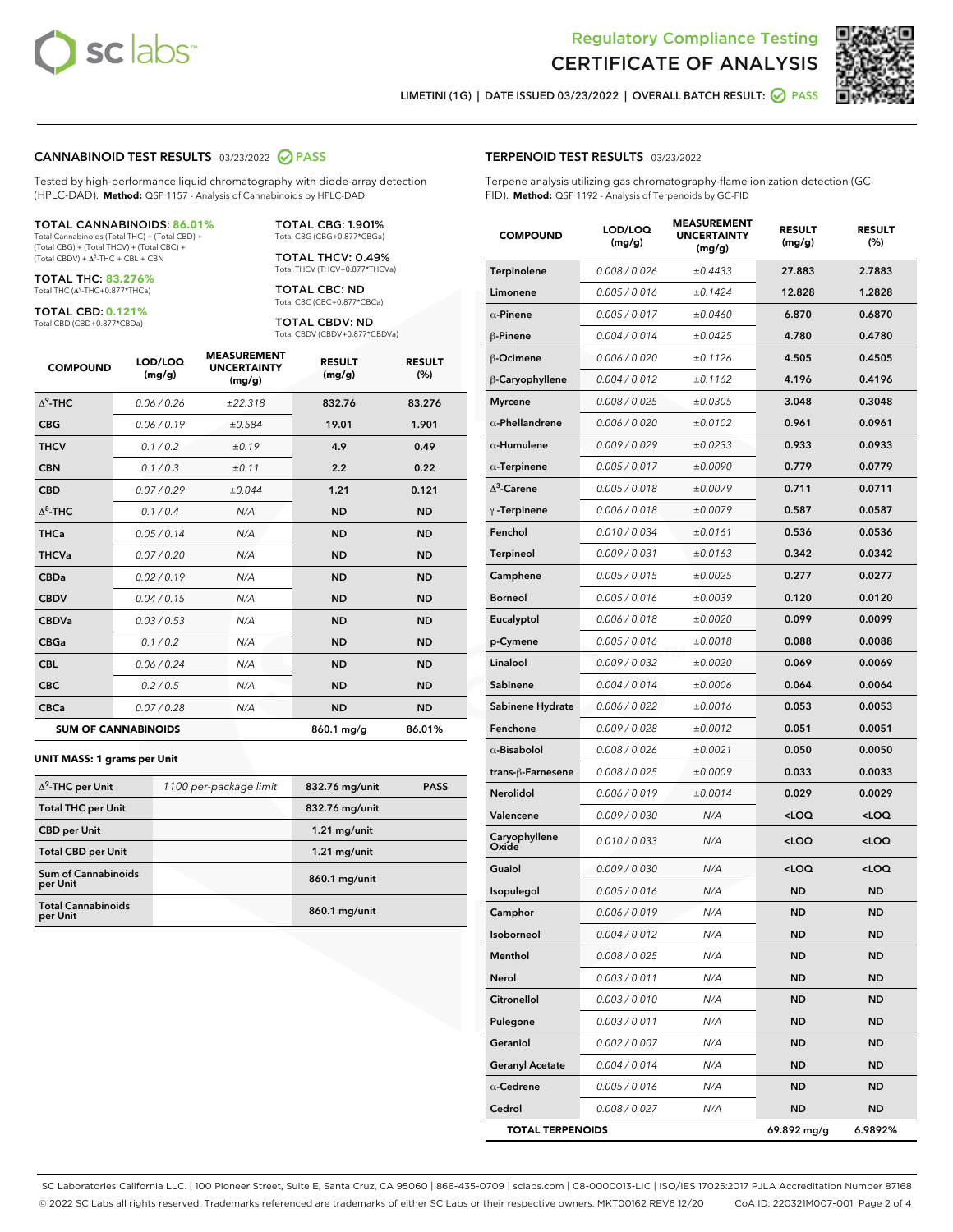



LIMETINI (1G) | DATE ISSUED 03/23/2022 | OVERALL BATCH RESULT: 2 PASS

## CATEGORY 1 PESTICIDE TEST RESULTS - 03/23/2022 2 PASS

Pesticide and plant growth regulator analysis utilizing high-performance liquid chromatography-mass spectrometry (HPLC-MS) or gas chromatography-mass spectrometry (GC-MS). \*GC-MS utilized where indicated. **Method:** QSP 1212 - Analysis of Pesticides and Mycotoxins by LC-MS or QSP 1213 - Analysis of Pesticides by GC-MS

| <b>COMPOUND</b>             | LOD/LOQ<br>$(\mu g/g)$ | <b>ACTION</b><br><b>LIMIT</b><br>$(\mu g/g)$ | <b>MEASUREMENT</b><br><b>UNCERTAINTY</b><br>$(\mu g/g)$ | <b>RESULT</b><br>$(\mu g/g)$ | <b>RESULT</b> |
|-----------------------------|------------------------|----------------------------------------------|---------------------------------------------------------|------------------------------|---------------|
| Aldicarb                    | 0.03 / 0.08            | $>$ LOD                                      | N/A                                                     | <b>ND</b>                    | <b>PASS</b>   |
| Carbofuran                  | 0.02 / 0.05            | ≥ LOD                                        | N/A                                                     | <b>ND</b>                    | <b>PASS</b>   |
| Chlordane*                  | 0.03/0.08              | $>$ LOD                                      | N/A                                                     | <b>ND</b>                    | <b>PASS</b>   |
| Chlorfenapyr*               | 0.03/0.10              | $>$ LOD                                      | N/A                                                     | <b>ND</b>                    | <b>PASS</b>   |
| Chlorpyrifos                | 0.02/0.06              | $>$ LOD                                      | N/A                                                     | <b>ND</b>                    | <b>PASS</b>   |
| Coumaphos                   | 0.02 / 0.07            | $>$ LOD                                      | N/A                                                     | <b>ND</b>                    | <b>PASS</b>   |
| <b>Daminozide</b>           | 0.02 / 0.07            | $\ge$ LOD                                    | N/A                                                     | <b>ND</b>                    | <b>PASS</b>   |
| <b>Dichlorvos</b><br>(DDVP) | 0.03/0.09              | $>$ LOD                                      | N/A                                                     | <b>ND</b>                    | <b>PASS</b>   |
| Dimethoate                  | 0.03 / 0.08            | $>$ LOD                                      | N/A                                                     | <b>ND</b>                    | <b>PASS</b>   |
| Ethoprophos                 | 0.03/0.10              | $>$ LOD                                      | N/A                                                     | <b>ND</b>                    | <b>PASS</b>   |
| Etofenprox                  | 0.02 / 0.06            | $\geq$ LOD                                   | N/A                                                     | <b>ND</b>                    | <b>PASS</b>   |
| Fenoxycarb                  | 0.03/0.08              | $>$ LOD                                      | N/A                                                     | <b>ND</b>                    | <b>PASS</b>   |
| Fipronil                    | 0.03 / 0.08            | $\geq$ LOD                                   | N/A                                                     | <b>ND</b>                    | <b>PASS</b>   |
| Imazalil                    | 0.02 / 0.06            | $\ge$ LOD                                    | N/A                                                     | <b>ND</b>                    | <b>PASS</b>   |
| <b>Methiocarb</b>           | 0.02 / 0.07            | $\ge$ LOD                                    | N/A                                                     | <b>ND</b>                    | <b>PASS</b>   |
| Parathion-methyl            | 0.03/0.10              | $\ge$ LOD                                    | N/A                                                     | <b>ND</b>                    | <b>PASS</b>   |
| <b>Mevinphos</b>            | 0.03/0.09              | $\ge$ LOD                                    | N/A                                                     | <b>ND</b>                    | <b>PASS</b>   |
| Paclobutrazol               | 0.02 / 0.05            | $\ge$ LOD                                    | N/A                                                     | <b>ND</b>                    | <b>PASS</b>   |
| Propoxur                    | 0.03/0.09              | $\geq$ LOD                                   | N/A                                                     | <b>ND</b>                    | <b>PASS</b>   |
| Spiroxamine                 | 0.03 / 0.08            | $\ge$ LOD                                    | N/A                                                     | <b>ND</b>                    | <b>PASS</b>   |
| Thiacloprid                 | 0.03/0.10              | $>$ LOD                                      | N/A                                                     | <b>ND</b>                    | <b>PASS</b>   |

#### CATEGORY 2 PESTICIDE TEST RESULTS - 03/23/2022 @ PASS

| <b>COMPOUND</b>          | LOD/LOQ<br>$(\mu g/g)$ | <b>ACTION</b><br><b>LIMIT</b><br>$(\mu g/g)$ | <b>MEASUREMENT</b><br><b>UNCERTAINTY</b><br>$(\mu g/g)$ | <b>RESULT</b><br>$(\mu g/g)$ | <b>RESULT</b> |
|--------------------------|------------------------|----------------------------------------------|---------------------------------------------------------|------------------------------|---------------|
| Abamectin                | 0.03/0.10              | 0.1                                          | N/A                                                     | <b>ND</b>                    | <b>PASS</b>   |
| Acephate                 | 0.02/0.07              | 0.1                                          | N/A                                                     | <b>ND</b>                    | <b>PASS</b>   |
| Acequinocyl              | 0.02/0.07              | 0.1                                          | N/A                                                     | <b>ND</b>                    | <b>PASS</b>   |
| Acetamiprid              | 0.02/0.05              | 0.1                                          | N/A                                                     | <b>ND</b>                    | <b>PASS</b>   |
| Azoxystrobin             | 0.02 / 0.07            | 0.1                                          | N/A                                                     | <b>ND</b>                    | <b>PASS</b>   |
| <b>Bifenazate</b>        | 0.01/0.04              | 0.1                                          | N/A                                                     | <b>ND</b>                    | <b>PASS</b>   |
| <b>Bifenthrin</b>        | 0.02/0.05              | 3                                            | N/A                                                     | <b>ND</b>                    | <b>PASS</b>   |
| <b>Boscalid</b>          | 0.03/0.09              | 0.1                                          | N/A                                                     | <b>ND</b>                    | <b>PASS</b>   |
| Captan                   | 0.19/0.57              | 0.7                                          | N/A                                                     | <b>ND</b>                    | <b>PASS</b>   |
| Carbaryl                 | 0.02/0.06              | 0.5                                          | N/A                                                     | <b>ND</b>                    | <b>PASS</b>   |
| Chlorantranilip-<br>role | 0.04/0.12              | 10                                           | N/A                                                     | <b>ND</b>                    | <b>PASS</b>   |
| Clofentezine             | 0.03/0.09              | 0.1                                          | N/A                                                     | <b>ND</b>                    | <b>PASS</b>   |

### CATEGORY 2 PESTICIDE TEST RESULTS - 03/23/2022 continued

| <b>COMPOUND</b>               | LOD/LOQ<br>(µg/g) | <b>ACTION</b><br>LIMIT<br>$(\mu g/g)$ | <b>MEASUREMENT</b><br><b>UNCERTAINTY</b><br>$(\mu g/g)$ | <b>RESULT</b><br>(µg/g) | <b>RESULT</b> |
|-------------------------------|-------------------|---------------------------------------|---------------------------------------------------------|-------------------------|---------------|
| Cyfluthrin                    | 0.12 / 0.38       | 2                                     | N/A                                                     | <b>ND</b>               | <b>PASS</b>   |
| Cypermethrin                  | 0.11 / 0.32       | $\mathcal{I}$                         | N/A                                                     | <b>ND</b>               | <b>PASS</b>   |
| Diazinon                      | 0.02 / 0.05       | 0.1                                   | N/A                                                     | ND                      | <b>PASS</b>   |
| Dimethomorph                  | 0.03 / 0.09       | $\overline{2}$                        | N/A                                                     | <b>ND</b>               | <b>PASS</b>   |
| Etoxazole                     | 0.02 / 0.06       | 0.1                                   | N/A                                                     | <b>ND</b>               | <b>PASS</b>   |
| Fenhexamid                    | 0.03 / 0.09       | 0.1                                   | N/A                                                     | ND                      | <b>PASS</b>   |
| Fenpyroximate                 | 0.02 / 0.06       | 0.1                                   | N/A                                                     | <b>ND</b>               | <b>PASS</b>   |
| Flonicamid                    | 0.03 / 0.10       | 0.1                                   | N/A                                                     | <b>ND</b>               | <b>PASS</b>   |
| Fludioxonil                   | 0.03 / 0.10       | 0.1                                   | N/A                                                     | <b>ND</b>               | <b>PASS</b>   |
| Hexythiazox                   | 0.02 / 0.07       | 0.1                                   | N/A                                                     | <b>ND</b>               | <b>PASS</b>   |
| Imidacloprid                  | 0.04 / 0.11       | 5                                     | N/A                                                     | <b>ND</b>               | <b>PASS</b>   |
| Kresoxim-methyl               | 0.02 / 0.07       | 0.1                                   | N/A                                                     | <b>ND</b>               | <b>PASS</b>   |
| <b>Malathion</b>              | 0.03 / 0.09       | 0.5                                   | N/A                                                     | <b>ND</b>               | <b>PASS</b>   |
| Metalaxyl                     | 0.02 / 0.07       | $\overline{c}$                        | N/A                                                     | <b>ND</b>               | <b>PASS</b>   |
| Methomyl                      | 0.03 / 0.10       | $\mathcal{I}$                         | N/A                                                     | <b>ND</b>               | <b>PASS</b>   |
| Myclobutanil                  | 0.03 / 0.09       | 0.1                                   | N/A                                                     | <b>ND</b>               | <b>PASS</b>   |
| <b>Naled</b>                  | 0.02 / 0.07       | 0.1                                   | N/A                                                     | <b>ND</b>               | <b>PASS</b>   |
| Oxamyl                        | 0.04 / 0.11       | 0.5                                   | N/A                                                     | <b>ND</b>               | <b>PASS</b>   |
| Pentachloronitro-<br>benzene* | 0.03 / 0.09       | 0.1                                   | N/A                                                     | <b>ND</b>               | <b>PASS</b>   |
| Permethrin                    | 0.04 / 0.12       | 0.5                                   | N/A                                                     | <b>ND</b>               | <b>PASS</b>   |
| Phosmet                       | 0.03 / 0.10       | 0.1                                   | N/A                                                     | <b>ND</b>               | <b>PASS</b>   |
| Piperonyl<br><b>Butoxide</b>  | 0.02 / 0.07       | 3                                     | N/A                                                     | <b>ND</b>               | <b>PASS</b>   |
| Prallethrin                   | 0.03 / 0.08       | 0.1                                   | N/A                                                     | <b>ND</b>               | <b>PASS</b>   |
| Propiconazole                 | 0.02 / 0.07       | 0.1                                   | N/A                                                     | ND                      | <b>PASS</b>   |
| Pyrethrins                    | 0.04 / 0.12       | 0.5                                   | N/A                                                     | <b>ND</b>               | <b>PASS</b>   |
| Pyridaben                     | 0.02 / 0.07       | 0.1                                   | N/A                                                     | <b>ND</b>               | <b>PASS</b>   |
| Spinetoram                    | 0.02 / 0.07       | 0.1                                   | N/A                                                     | <b>ND</b>               | <b>PASS</b>   |
| Spinosad                      | 0.02 / 0.07       | 0.1                                   | N/A                                                     | <b>ND</b>               | PASS          |
| Spiromesifen                  | 0.02 / 0.05       | 0.1                                   | N/A                                                     | ND                      | <b>PASS</b>   |
| Spirotetramat                 | 0.02 / 0.06       | 0.1                                   | N/A                                                     | <b>ND</b>               | <b>PASS</b>   |
| Tebuconazole                  | 0.02 / 0.07       | 0.1                                   | N/A                                                     | <b>ND</b>               | <b>PASS</b>   |
| Thiamethoxam                  | 0.03 / 0.10       | 5                                     | N/A                                                     | ND                      | <b>PASS</b>   |
| Trifloxystrobin               | 0.03 / 0.08       | 0.1                                   | N/A                                                     | <b>ND</b>               | <b>PASS</b>   |

SC Laboratories California LLC. | 100 Pioneer Street, Suite E, Santa Cruz, CA 95060 | 866-435-0709 | sclabs.com | C8-0000013-LIC | ISO/IES 17025:2017 PJLA Accreditation Number 87168 © 2022 SC Labs all rights reserved. Trademarks referenced are trademarks of either SC Labs or their respective owners. MKT00162 REV6 12/20 CoA ID: 220321M007-001 Page 3 of 4